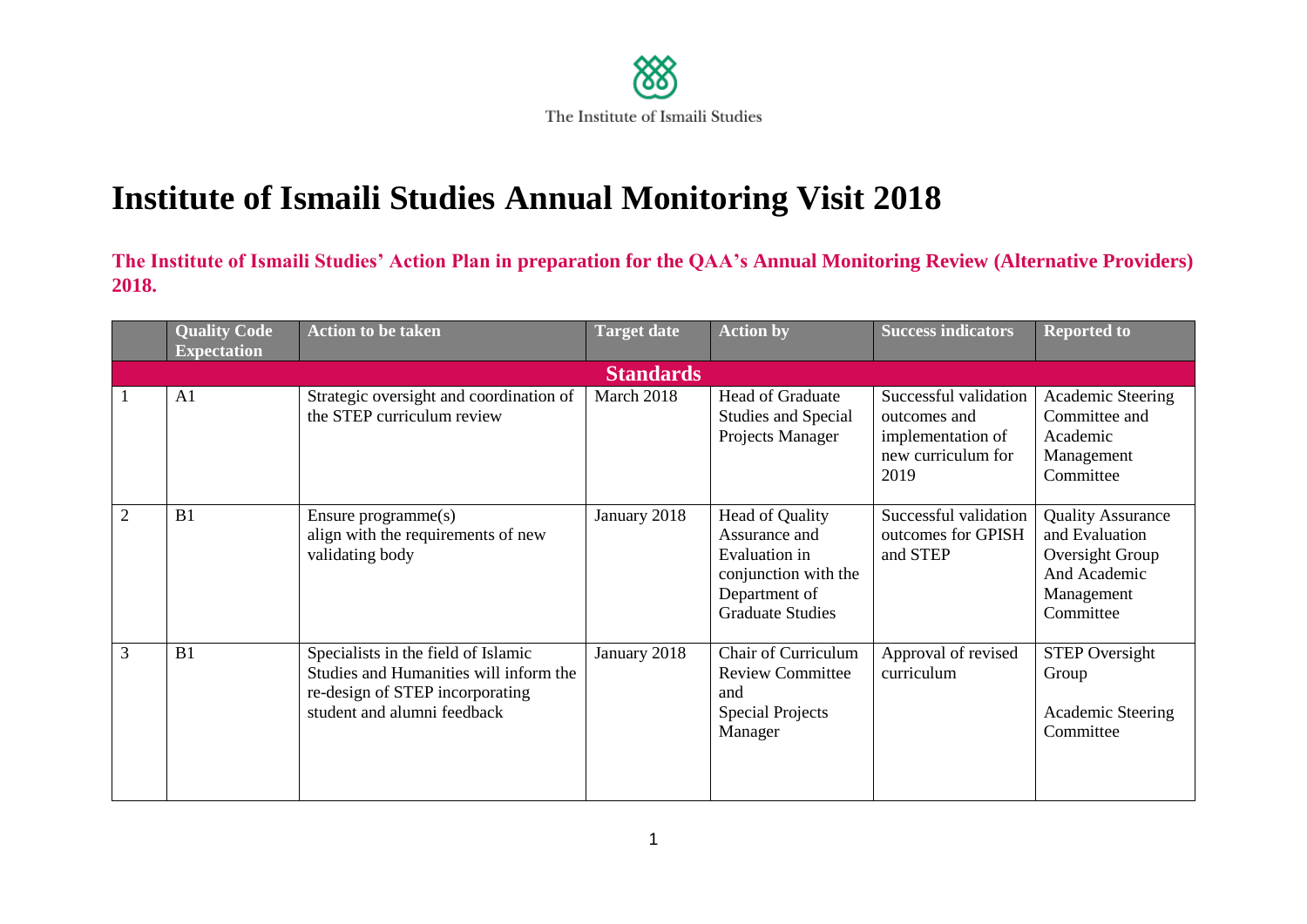

## The Institute of Ismaili Studies

|                | <b>Quality Code</b><br><b>Expectation</b> | <b>Action to be taken</b>                                                                     | <b>Target date</b> | <b>Action by</b>                                                                                          | <b>Success indicators</b>                                                                                                           | <b>Reported to</b>                                                                        |
|----------------|-------------------------------------------|-----------------------------------------------------------------------------------------------|--------------------|-----------------------------------------------------------------------------------------------------------|-------------------------------------------------------------------------------------------------------------------------------------|-------------------------------------------------------------------------------------------|
| $\overline{4}$ | <b>B4</b>                                 | Implementation of the Evaluation of<br>Academic Skills Support                                | January 2018       | Academic Skills<br><b>Support Coordinator</b><br>and Academic Skills<br>Adviser                           | Positive student<br>feedback and<br>outcomes                                                                                        | Academic<br>Management<br>Committee                                                       |
| 5              | <b>B4</b>                                 | <b>Create Framework for Academic</b><br>Advising                                              | October 2017       | <b>GPISH Programme</b><br>Leader and STEP<br>Programme<br>Coordinator                                     | Positive feedback<br>from students and<br>Academic Advisers.                                                                        | Academic<br>Management<br>Committee                                                       |
| 6              | <b>B4</b>                                 | Revise communication surrounding<br>research supervision                                      | November<br>2017   | <b>GPISH Programme</b><br>Leader and STEP<br>Programme<br>Coordinator                                     | Positive feedback<br>from students for<br><b>GPISH and STEP</b>                                                                     | Academic<br>Management<br>Committee                                                       |
| $\overline{7}$ | <b>B8</b>                                 | Enhanced data collection                                                                      | November<br>2017   | Student Services,<br><b>Quality Assurance</b><br>and Evaluation Unit,<br><b>Human Resources</b><br>and IT | Improved data<br>reporting to support<br>APR analysis                                                                               | Academic<br>Management<br>Committee                                                       |
|                |                                           | <b>Implementation of enhanced Annual</b><br>Programme Review reporting and data<br>collection | January 2018       | <b>GPISH Programme</b><br>Leader and STEP<br>Coordinator                                                  | <b>Positive Annual</b><br>Programme Review<br>findings and<br>improved reporting<br>directly linked to<br>enhancement<br>objectives | <b>GPISH Programme</b><br>Board<br>and STEP Joint<br>Programme<br>Management<br>Committee |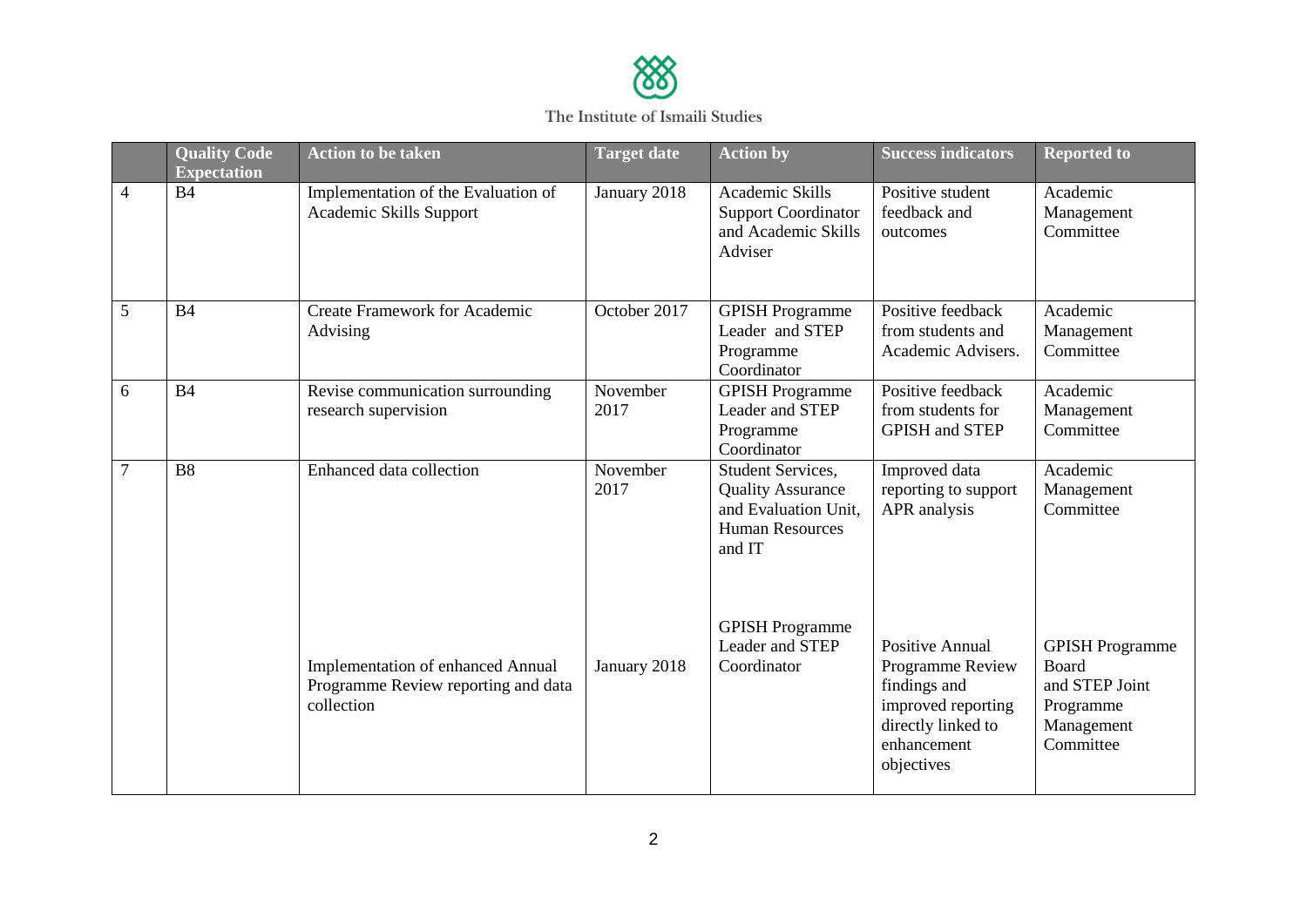

The Institute of Ismaili Studies

|                                       | <b>Quality Code</b><br><b>Expectation</b> | <b>Action to be taken</b>                                                                                                                                                                                                             | <b>Target date</b> | <b>Action by</b>                                      | <b>Success indicators</b>                                                                                             | <b>Reported to</b>                                               |  |  |  |
|---------------------------------------|-------------------------------------------|---------------------------------------------------------------------------------------------------------------------------------------------------------------------------------------------------------------------------------------|--------------------|-------------------------------------------------------|-----------------------------------------------------------------------------------------------------------------------|------------------------------------------------------------------|--|--|--|
| <b>Information about HE provision</b> |                                           |                                                                                                                                                                                                                                       |                    |                                                       |                                                                                                                       |                                                                  |  |  |  |
| 8                                     | C1                                        | Undertake mapping against<br><b>Competition and Marketing</b><br>Authorities' guidance for UK Higher<br>Education providers on consumer law<br>in relation to the provision of<br>information for prospective and current<br>students | January 2018       | <b>Head of Quality</b><br>Assurance and<br>Evaluation | Any identified<br>enhancements to<br>pre-joining<br>documentation and<br>confirmation of offer                        | Academic<br>Management<br>Committee                              |  |  |  |
|                                       | <b>Enhancement</b>                        |                                                                                                                                                                                                                                       |                    |                                                       |                                                                                                                       |                                                                  |  |  |  |
| 9                                     | <b>B4</b>                                 | Continued student involvement and<br>consultation meetings in the design of<br>the new Kings Cross Building and                                                                                                                       | September<br>2018  | Kings Cross Project<br>Manager                        | Positive student and<br>stakeholder feedback                                                                          | <b>Board of Governors</b>                                        |  |  |  |
|                                       |                                           | transition to the new facilities.                                                                                                                                                                                                     |                    | <b>Staff Student Liaison</b><br>Committee             | <b>Feedback from Staff</b><br><b>Student Liaison</b><br>Committee                                                     | Academic<br>Management<br>Committee                              |  |  |  |
| 10                                    | B <sub>4</sub>                            | Policy on Development of Junior<br><b>Scholars</b>                                                                                                                                                                                    | October 2017       | <b>GPISH Programme</b><br>Leader                      | Evaluation by staff<br>following policy;<br>evaluation by<br>mentors;<br>feedback on module<br>evaluations            | <b>GPISH Programme</b><br><b>Board and Oversight</b><br>Group(s) |  |  |  |
| 11                                    | B <sub>5</sub>                            | <b>Implementation of Enhancement</b><br>Strategy                                                                                                                                                                                      | December<br>2017   | Head of Quality<br>Assurance and<br>Evaluation        | Institutional<br>Enhancement<br>Objectives<br>established with<br>regular progress<br>monitoring and<br>dissemination | Oversight Groups                                                 |  |  |  |